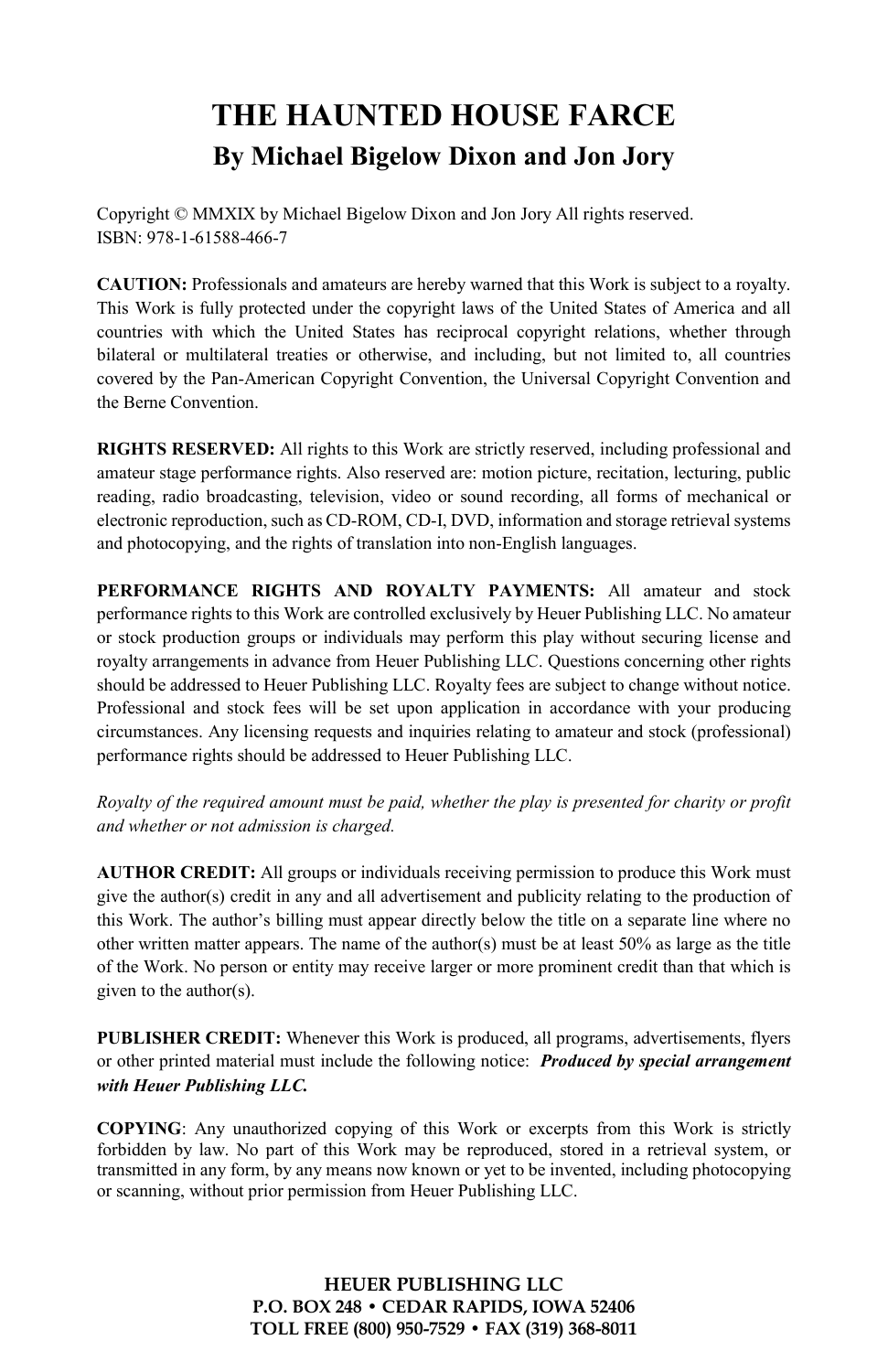# **THE HAUNTED HOUSE FARCE By Michael Bigelow Dixon and Jon Jory**

**SYNOPSIS:** Malcolm has a big problem—his client, Mr. Dreadful, insists he sell an old mansion by midnight. Malcolm finds a host of zany potential buyers, however, his real problem is that the mansion's haunted by a family of ghosts who don't want the place sold. Watch as all heck breaks loose when the ghost of Abe Lincoln, a ghostly "lift" driver, and a ghost-busting exorcist add to the chaos of the ghost family's haunted antics to scare off all potential buyers. As the deadline approaches, a developer, a banker, and the mayor show up with plans to demolish the mansion. Only a deus ex machina could solve this problem––and fortunately for Malcolm, that's when Deus Ex Machina does show up with the perfect solution. This whirlwind farce features a large cast and includes chases, songs, and a scary amount of laughs. to the chaos of the gnost tarmly s haunted anties to scare of an poter<br>
or the deadline approaches, a developer, a banker, and the maximum wind with plans to demolish the manison. Only a deus exmediana cor<br>
e this problem—

**DURATION:** 30 minutes. **TIME:** Present day. **PLACE:** A Haunted House.

## **CAST OF CHARACTERS**

*(11-15 females, 5-7 males, 0-3 extras)* 

MALCOLM (m) ....................................A realtor. *(83 lines)*

### **THE GHOST FAMILY:**

| $BOO(f).$ $\qquad$ $\qquad$ $\qquad$ $\qquad$ $\qquad$ $\qquad$ $\qquad$ $\qquad$ $\qquad$ $\qquad$ $\qquad$ $\qquad$ $\qquad$ $\qquad$ $\qquad$ $\qquad$ $\qquad$ $\qquad$ $\qquad$ $\qquad$ $\qquad$ $\qquad$ $\qquad$ $\qquad$ $\qquad$ $\qquad$ $\qquad$ $\qquad$ $\qquad$ $\qquad$ $\qquad$ $\qquad$ $\qquad$ $\qquad$ $\qquad$ $\qquad$ |                      |  |
|-----------------------------------------------------------------------------------------------------------------------------------------------------------------------------------------------------------------------------------------------------------------------------------------------------------------------------------------------|----------------------|--|
|                                                                                                                                                                                                                                                                                                                                               | $(15 \text{ lines})$ |  |

#### **THE GREENS:**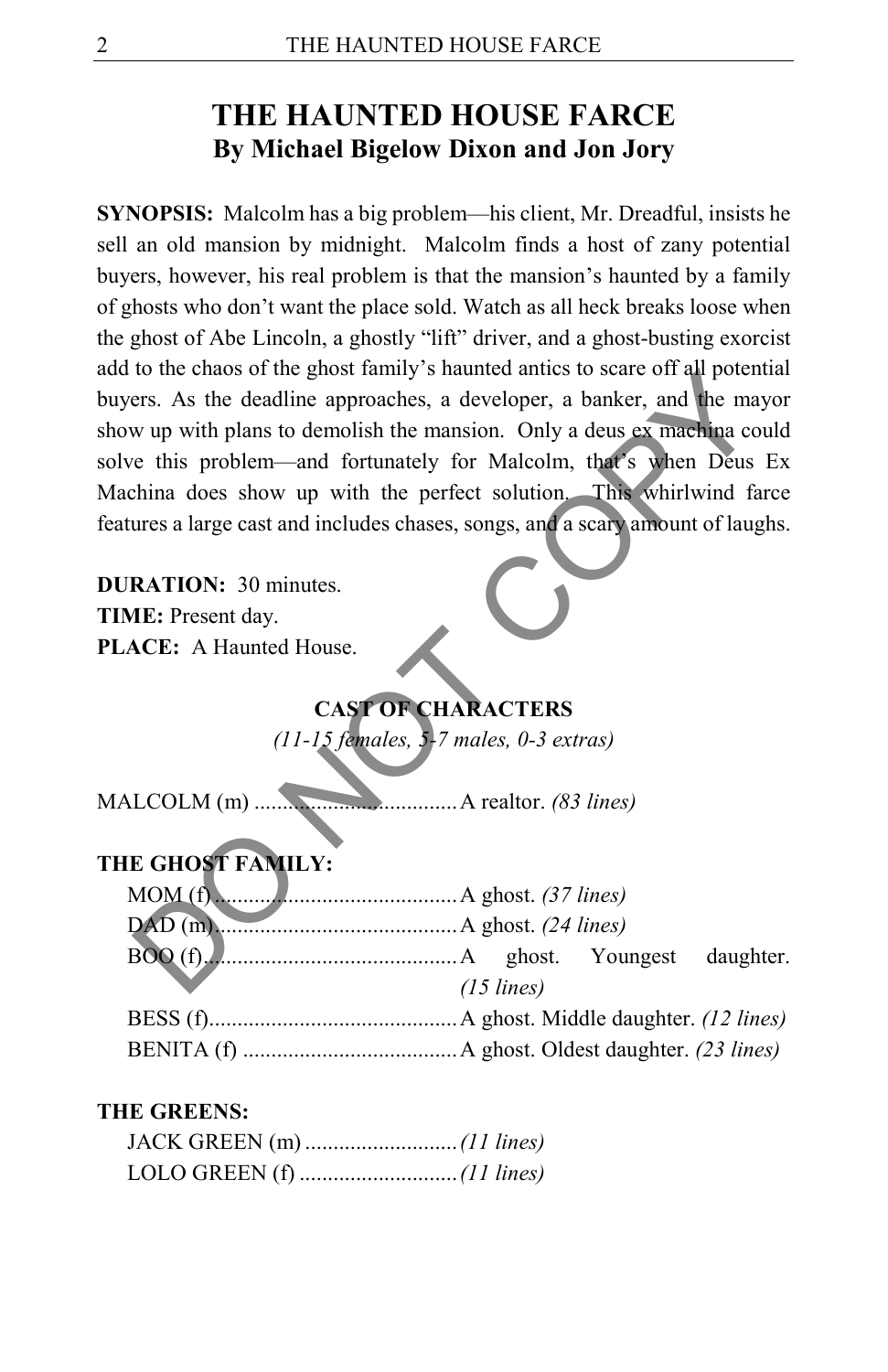#### **THE PERFECTS:**

#### **THE SPOILEDS:**

#### **THE BIGSHOTS:**

| MR. DREADFUL (m)  A banker. (32 lines) |  |
|----------------------------------------|--|
|                                        |  |
|                                        |  |

| <b>THE BIGSHOTS:</b>                             |
|--------------------------------------------------|
|                                                  |
|                                                  |
|                                                  |
|                                                  |
| ABRAHAM LINCOLN (m) Chost. (Non-Speaking)        |
|                                                  |
|                                                  |
|                                                  |
|                                                  |
|                                                  |
| <b>OPTIONAL DOUBLING</b>                         |
| JACK can double as DEVELOPER and ABRAHAM LINCOLN |
| JUST can double as CAL                           |
| LOLO can double as SORTA                         |
|                                                  |

### **OPTIONAL DOUBLING**

JACK can double as DEVELOPER and ABRAHAM LINCOLN JUST can double as CAL LOLO can double as SORTA PRETTY can double as CUTEBUT SHIRLEY can double as MAYOR WICKED can double as BLOODY ZOMBIE SOCCER GIRL can double as DEUS X. MACHINA and YOUNG GHOST

#### **SET**

Upstage is a white wall with five red doors evenly spaced. Downstage is a table with five places set for dinner.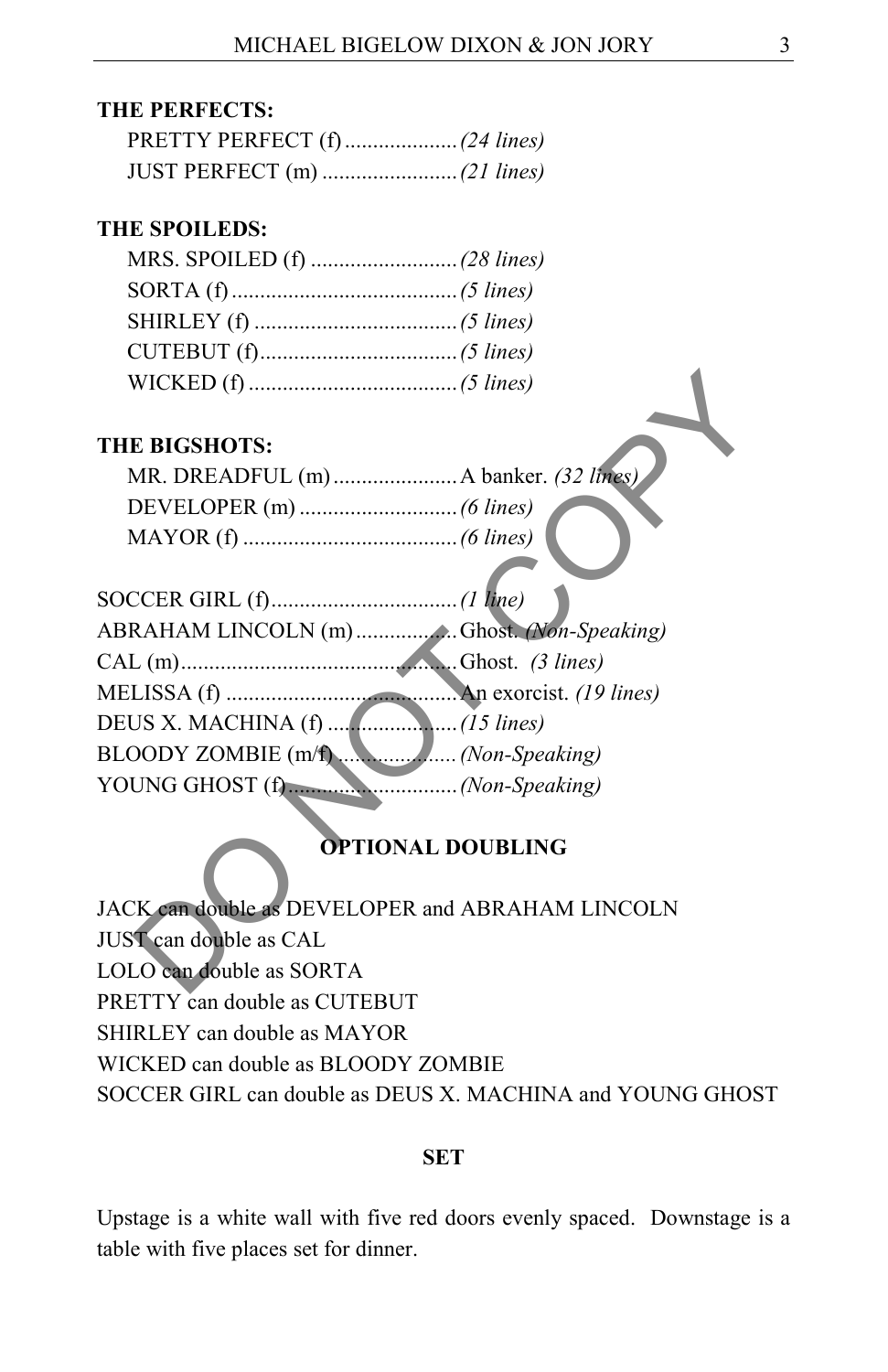#### **COSTUMES**

MALCOLM: Suit and tie.

GHOST FAMILY and CAL: All white contemporary clothes.

THE GREENS: All green contemporary clothes.

THE PERFECTS: Lookalike couple, wears the same color/style.

THE BIGSHOTS: Suits.

THE SPOILEDS: The dress style is unbearably cute, think teenagers dressed like ten-year-olds.

SOCCER GIRL: Soccer uniform.

ABRAHAM LINCOLN: Traditional Lincoln attire. White clothes and hat.

MELISSA: Medical greens, a football helmet, and rabbit slippers. A birdcage strapped to her back and she carries an elaborate water gun in each hand. CEER GIRL: Soccer uniform.<br>RAHAM LINCOLN: Traditional Lincoln attire. White clothes and hat<br>LISSA: Medical greens, a football helmet, and rabbit slippers. A birdc<br>strapped to her back and she carries an elaborate water gun

DEUS: Cheerful print dress.

BLOODY ZOMBIE: Ripped up clothes, bloodied.

YOUNG GHOST: White sundress.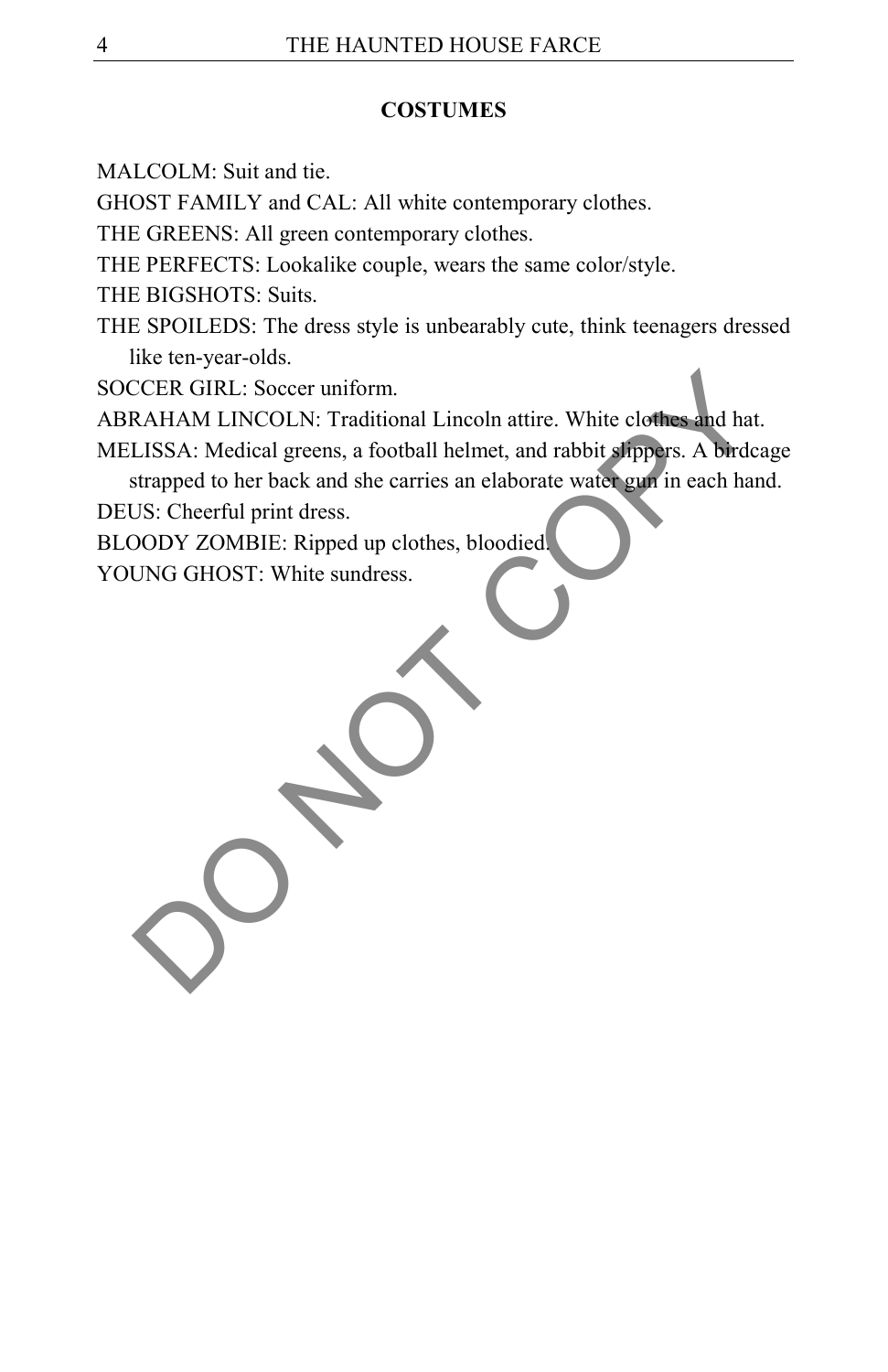*AT START: A white wall with five red doors in it. Downstage a table with five places set for dinner. Sound of thunder. All five doors open at once revealing a GHOST FAMILY dressed in contemporary clothes but white from head to toe. In the center door is DAD. In the other doors we see MOM, BENITA, BOO, and BESS. They move downstage, talking. The doors close.*

**BENITA:** *(In the midst of a fairly heated family discussion.)* Mom! Give me one, one good reason why I can't go to regular high school with humans.

**MOM:** You're a ghost, dear.

**BESS:** And mean as a demon.

**BENITA:** I didn't ask you, Bess.

**MOM:** Everyone in class would be reading *To Kill a Mockingbird* and your copy would be floating in mid-air.

**BENITA:** Can I help it if I'm invisible?

**MOM:** Benita, you're doing very well in Ghost School.

**BENITA:** A ghost high school is ridiculous, everyone's three hundred years old. The senior class president is Cleopatra. I want to be around kids! Numans.<br>
M: You're a ghost, dear.<br>
SS: And mean as a demon.<br>
NITA: I didn't ask you, Bess.<br>
M: Everyone in class would be reading To Kill a Mockingbird a<br>
NOTA: Can I help it if I'm invisible?<br>
M: Benita, you're doing very

**BESS:** So you can tell everybody how you scared the wits out of Abraham Lincoln.

*The center door opens. It's ABRAHAM LINCOLN, he has an axe.*

**BENITA:** I just moved the logs every time he tried to chop the wood. **BOO:** And he cut off his toe.

*ABRAHAM LINCOLN screams and the door shuts.*

**BENITA:** Give it a rest, Boo.

**DAD:** *(Being "The Dad".)* Well, that was a little funny.

*Center door opens and CAL, a young muscular male ghost, enters.*

**CAL:** I'm Cal, did you call Lift?

**DAD:** Oh good. That was fast. *(Gestures to the side.)* Hang out over there, Cal. We'll be with you in a minute.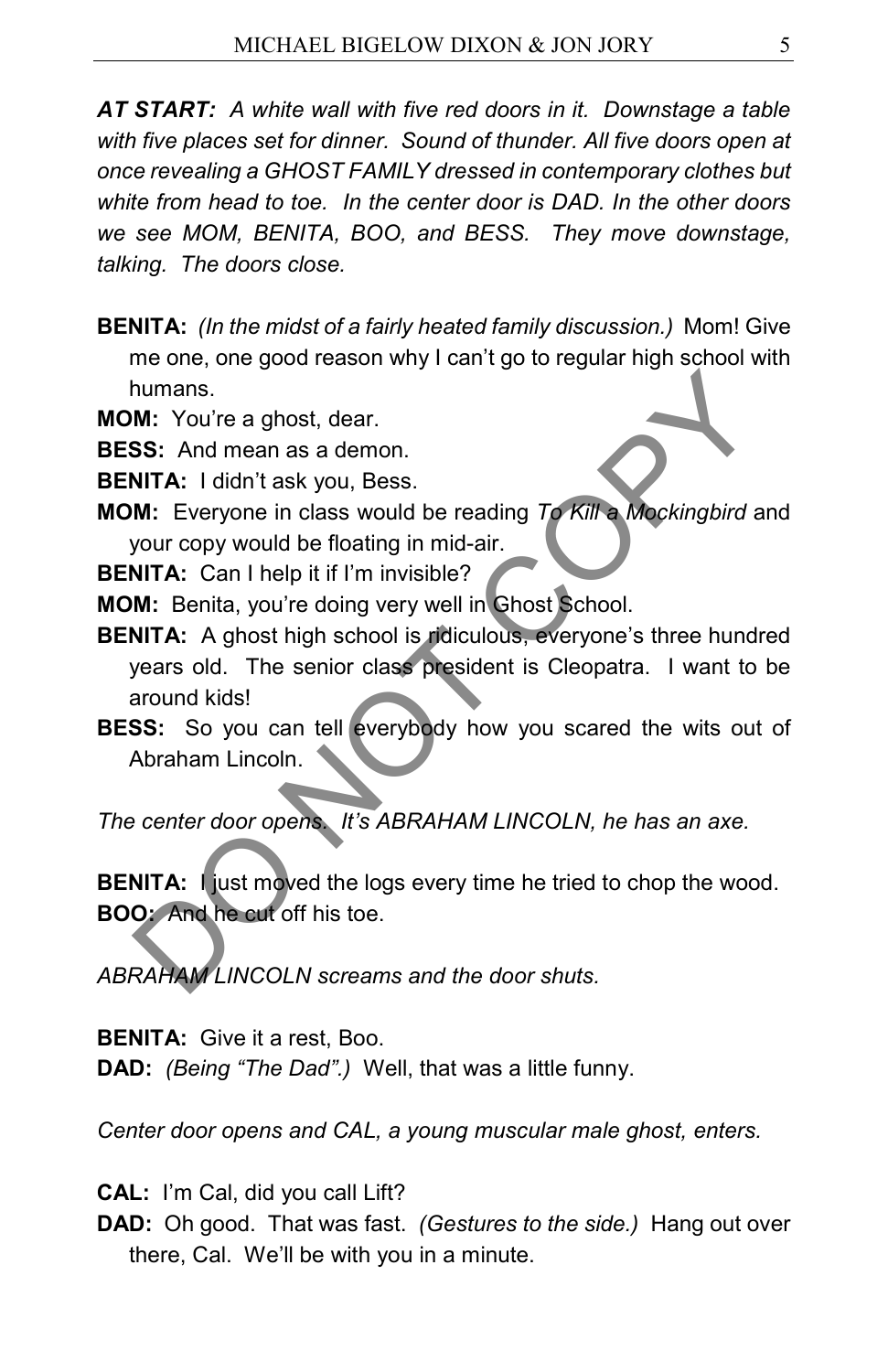- **CAL:** Yes, sir. *(Moves to the side and stands facing front without reacting to anything until his moment arrives.)*
- **MOM:** Now listen carefully, Benita, Ghost School is a top-rated college prep. You'll go right to Ghost Harvard and get a great job at Ghost Amazon.
- **BENITA:** Mom, you don't understand. It's just a whole bunch of boring dead people wearing sheets and jumping out of the janitor's closet to scare each other. Besides, I want to be on a soccer team.
- **MOM:** Benita, your foot would go right through the ball.

*Center door opens. SOCCER GIRL, dressed in a soccer uniform, is screaming out…*

- **SOCCER GIRL:** Her foot went right through the ball! Her foot went right through the ball! Therefore opens. SOCCER GIRL, dressed in a soccer uniform<br>
Seaming out...<br>
CCER GIRL: Her foot went right through the ball! Her foot we<br>
right through the ball!<br>
M: It really wouldn't work out.<br>
D: (Hands over ears.) I jus
- **MOM:** It really wouldn't work out.

*Door closes in front of SOCCER GIRL.*

- **BOO:** *(Hands over ears.)* I just hate family arguments! What's for dinner?
- **MOM:** A lovely flank steak with mushroom sauce, baked potato with chives.

**DAD:** And cooked, as usual, to perfection.

**BENITA:** It's not cooked perfectly, it's imaginary food.

**BESS:** Which goes perfectly with your imaginary tongue.

**BOO:** And imaginary manners.

**BENITA:** You are going to get it.

- **DAD:** Enough. We may be dead but there's no use fighting about it.
- **MOM:** Now girls, this is the loveliest old mansion we've haunted since those two memorable centuries we spent at the Palace of Versailles. We're nicely settled in. Your father has an excellent job haunting the state legislature and I do birthday parties.
- **BENITA:** This place is a wreck. The roof leaks and my bedroom has corn growing in it. Plus the "For Sale" sign is up and that real estate guy…

**MOM:** Malcolm.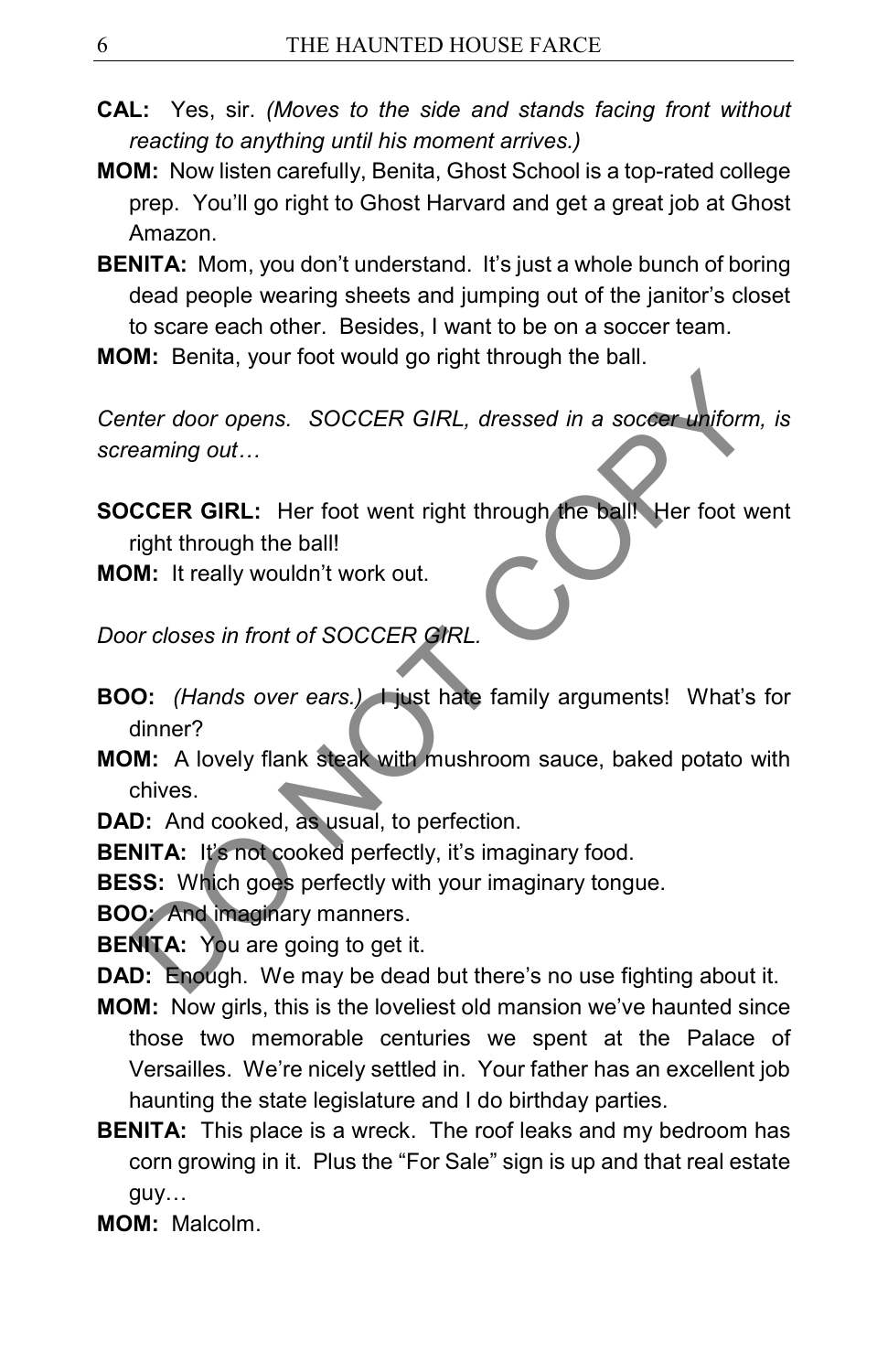- **BENITA:** Call it a "fixer, fixer, fixer upper"—which nobody wants, so there's never anyone to scare.
- **DAD:** Oh, I like that Malcolm. He's a pleasure to terrify.

*Center door opens on MALCOLM, dressed in suit and tie. He screams. Door shuts.*

**DAD:** Tears his hair out, runs into walls, twice he's jumped out a window without remembering he's on the third floor.

**BOO:** He's kind of adorable.

*Center door opens again. MALCOLM has his hands out in front of him in an imploring gesture.*

**MALCOLM:** Hello? Hello? Any dead people home? **DAD:** Speak of the devil, it's Malcolm.

**MALCOLM:** All right, all right, I know you're all in here. I can feel your presence. No playing around. I hate it when you stick severed hands in my pockets. I'm getting ectoplasmic palpitations and the hair on my arms is standing on end and my heart is pounding like a jackhammer, but I have a potential buyer for the first time in two years and I'm begging you, begging, do you hear me? Don't scare him off. My wife is pregnant and we need a new water heater and I really, really need to sell this junkpile and get my hands on the commission. O: He's kind of adorable.<br>
Inter door opens again. MALCOLM has his hands out in frontof in<br>
imploring gesture.<br>
LCOLM: Hello? Hello? Any dead people home?<br>
D: Speak of the devil, it's Malcolm.<br>
LCOLM: All right, all right,

*BENITA has moved behind him, reaches around and tickles him, sending him into a fit of hysterical laughter. BESS takes his clipboard.*

**MALCOLM:** No, not the floating clipboard, the floating clipboard thing makes me crazy!

*BOO claps and the center door opens and a BLOODY ZOMBIE is revealed, staggers downstage, rips off her own arm, and hands it to MALCOLM and then exits.*

**MALCOLM:** Not the arm, not the severed zombie arm! I'll throw up. Nobody likes a real estate agent who throws up.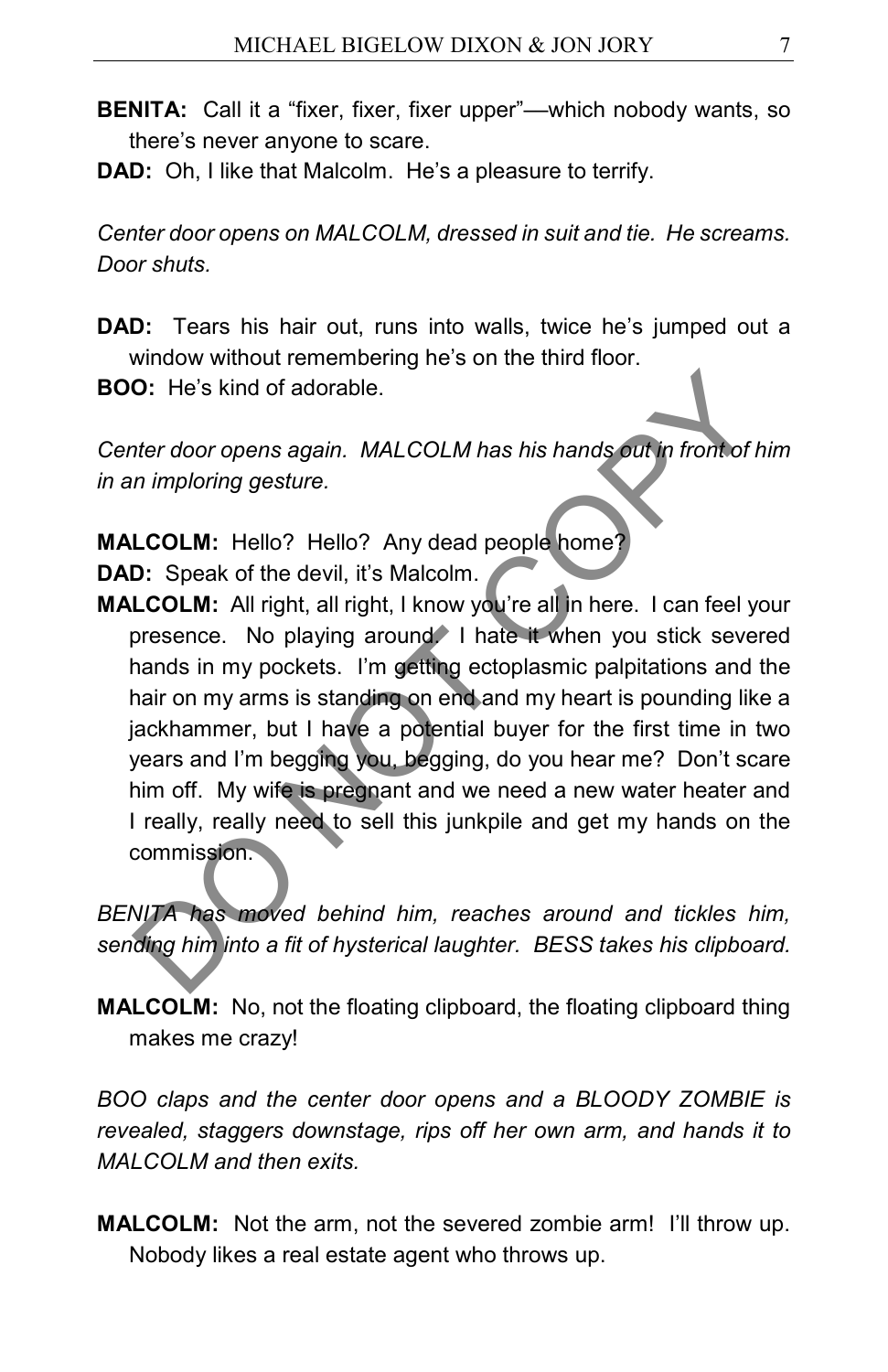*MALCOLM throws the arm offstage, which the GHOST FAMILY finds funny.*

**MALCOLM:** All right, all right. Nobody is here, Malcolm. Ghosts do not exist. Zombies, I'm not so sure about. This is all my overactive imagination. I am obviously alone. I am the  $913<sup>th</sup>$  best real estate agent in Los Angeles, and I am completely calm…

*GHOST FAMILY gathers around MALCOLM.*

**MALCOLM:** Well, more or less calm… *(BESS flips his tie.)* Not very calm, a little scared, actually completely petrified. **GHOST FAMILY:** *(Simultaneously.)* Boo. OST FAMILY gathers around MALCOLM.<br>
LCOLM: Well, more or less calm... (BESS flips his tie.) Not v<br>
calm, a little scared, actually completely petrified.<br>
OST FAMILY: (Simultaneously.) Boo.<br>
LCOLM falls to the floor in a fe

*MALCOLM falls to the floor in a fetal position.*

**DAD:** Works every time.

**MOM:** It's so nice to have a human you can count on.

**BOO:** Told you he was adorable.

*Center door opens revealing THE GREENS, a chipper young couple, dressed, of course, in green.*

**LOLO:** Mr. Johnson?

**JACK:** Malcolm?

**LOLO and JACK:** It's us, the Greens.

**LOLO:** Are we early? *(Sees MALCOLM.)* Good gracious!

**JACK:** Malcolm, are you all right?

**MALCOLM:** *(On the floor.)* Me? All right? Oh, I am absolutely tip top, Mr. Green. I was just taking a closer look at these amazing tongue and groove pine floors from around 1910. Absolutely fabulous. Would you care to lie down and take a look?

**LOLO and JACK:** Oh absolutely!

*LOLO and JACK lie down on either side of MALCOLM. GHOST FAMILY lies down on either side of LOLO and JACK. ALL are facing downstage so we see their faces.*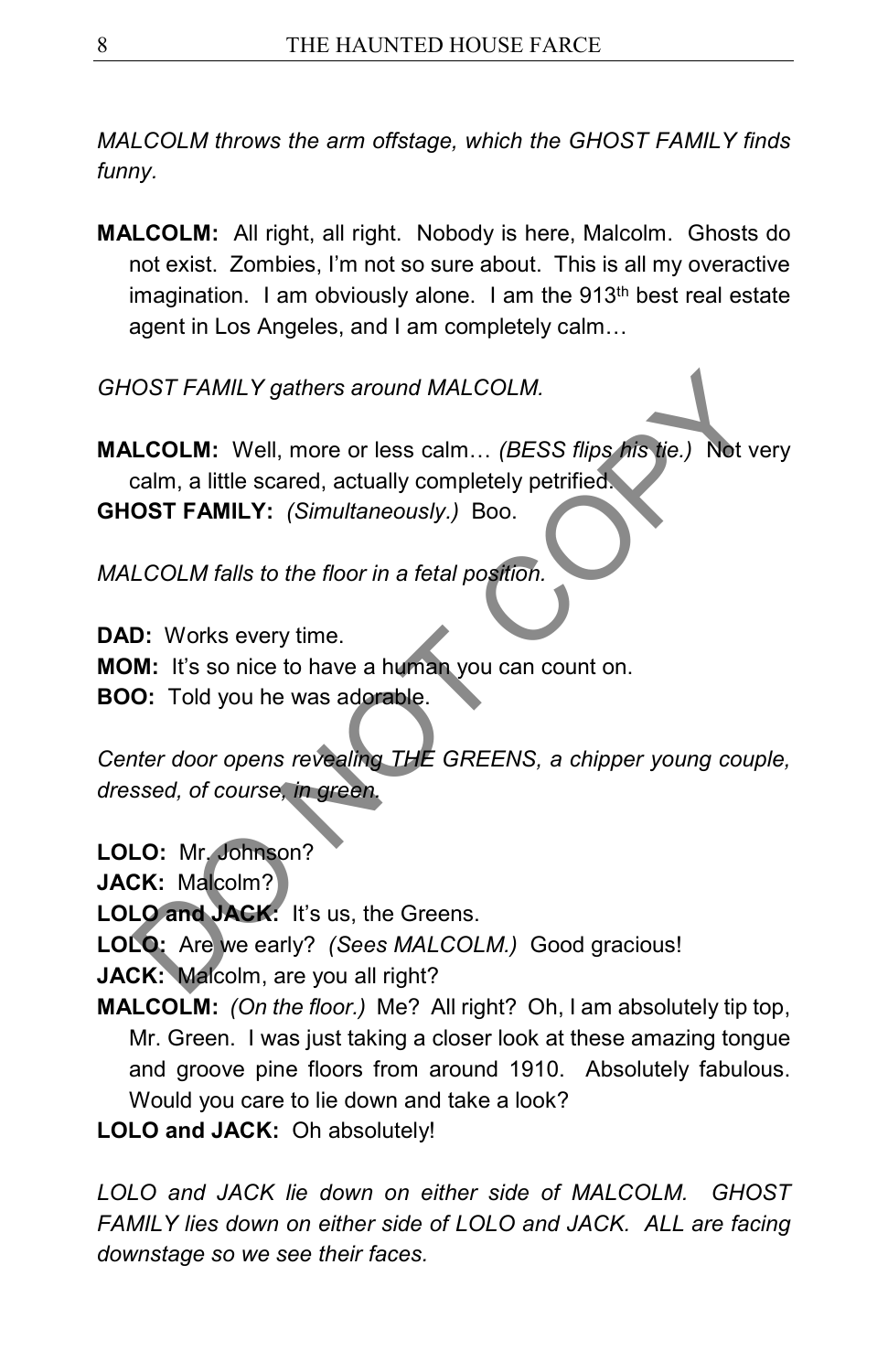**LOLO:** Now what exactly is tongue and groove flooring?

**MALCOLM:** Well, you see, it's a method of fitting wood together edge to edge without nails that prevents shrinking, warping or working loose. This is a wonderful example …

**GHOST FAMILY:** *(All whisper.)* Wonderful example…

**LOLO:** What was that?

**MALCOLM:** Just a breeze from the window. Just tap a little here so you get a sense of the nice tight fit.

**JACK:** Like this?

*JACK taps. A GHOST taps. JACK taps. A GHOST taps.*

**JACK:** That's strange.

*LOLO taps a little rhythm. The GHOST FAMILY taps back in the same rhythm.*

**LOLO:** That is very strange.

*The GHOST FAMILY start a syncopated tapping.*

**JACK and LOLO:** That is very, very strange.

*On one end of the line, BOO picks up JACK'S briefcase. At the other end, BENITA picks up LOLO'S purse. They begin a little dance.* SK: Like this?<br>
CK taps. A GHOST taps. JACK taps. A GHOST taps.<br>
CK: That's strange.<br>
LO taps a little rhythm. The GHOST FAMILY taps back in the sathm.<br>
LO: That is very strange.<br>
CGHOST FAMILY start a syncopated tapping.<br>

**JACK and LOLO:** That is very, very, very strange. **LOLO:** Your briefcase. **JACK:** Your purse. **JACK and LOLO:** They're floating!

*BOO and BENITA toss the objects off either side of the stage where they are caught by stagehands.*

**JACK:** Well, speaking rationally …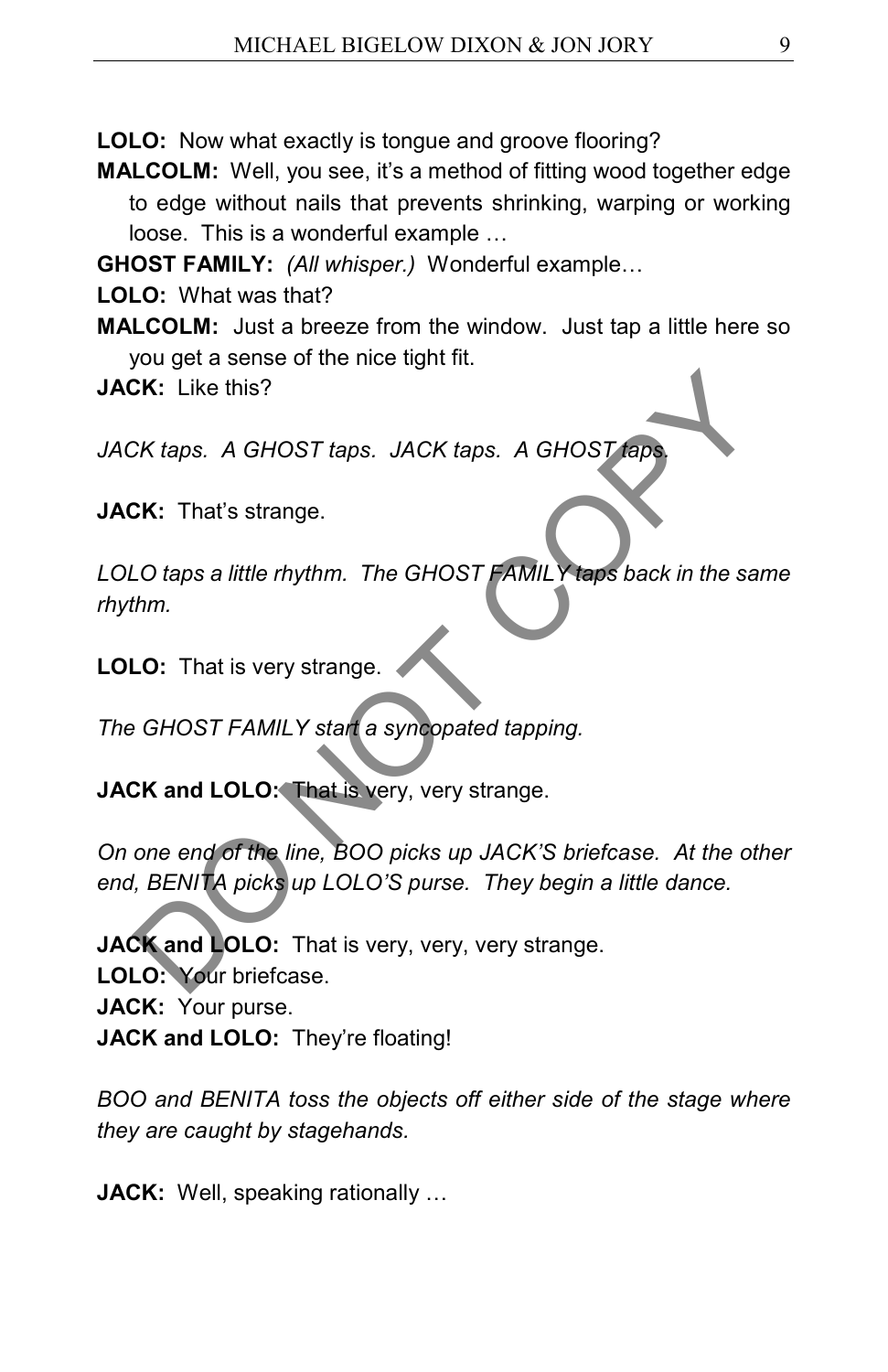*The doors open. JACK and LOLO scream and run out. The doors close.*

**MOM:** What a cute couple.

**DAD:** *(Analytically.)* Would you say they were frightened or actually terrified?

*Two doors open. We see and hear LOLO and JACK screaming. The doors close.*

**BESS:** Definitely terrified.

**MALCOLM:** *(Getting to his feet.)* Now look what you've done. And don't pretend you're not in here. I know you're in here.

**MOM:** He knows we're in here.

**MALCOLM:** I am sick and tired of you poltergeists.

**BOO:** What's a poltergeist?

**DAD:** I think it's a ghost with an English accent.

**MALCOLM:** You have scared away the only clients I have for this rattrap. And now, Mr. Dreadful, the banker who owns the house …

**MOM:** He's actually called "Mr. Dreadful"?

**BENITA: That's hilarious.** 

**MALCOLM:** …will take the listing away from me and my life will be totally and irredeemably ruined.

*The GHOST FAMILY gather around MALCOLM. The center door opens and MR. DREADFUL is revealed. The GHOST FAMILY pats MALCOLM, adlibbing "Poor man," "It'll be all right," etc. MALCOLM shivers and breaks away from the GHOST FAMILY, saying…* SS: Definitely terrified.<br>
LCOLM: (Getting to his feet.) Now look what you've done. A<br>
don't pretend you're not in here. I know you're in here.<br>
M: He knows we're in here.<br>
LCOLM: I am sick and tired of you poltergeists.<br>

**MALCOLM:** Something feels very weird. Very chilly. Get away from me!

**MR. DREADFUL:** Are you speaking to me, Malcolm?

*MALCOLM sees MR. DREADFUL. The GHOST FAMILY moves away to both sides of the stage.*

**MALCOLM:** Mr. Dreadful!

**MR. DREADFUL:** You know I prefer to be called "Friendly-old-Bill."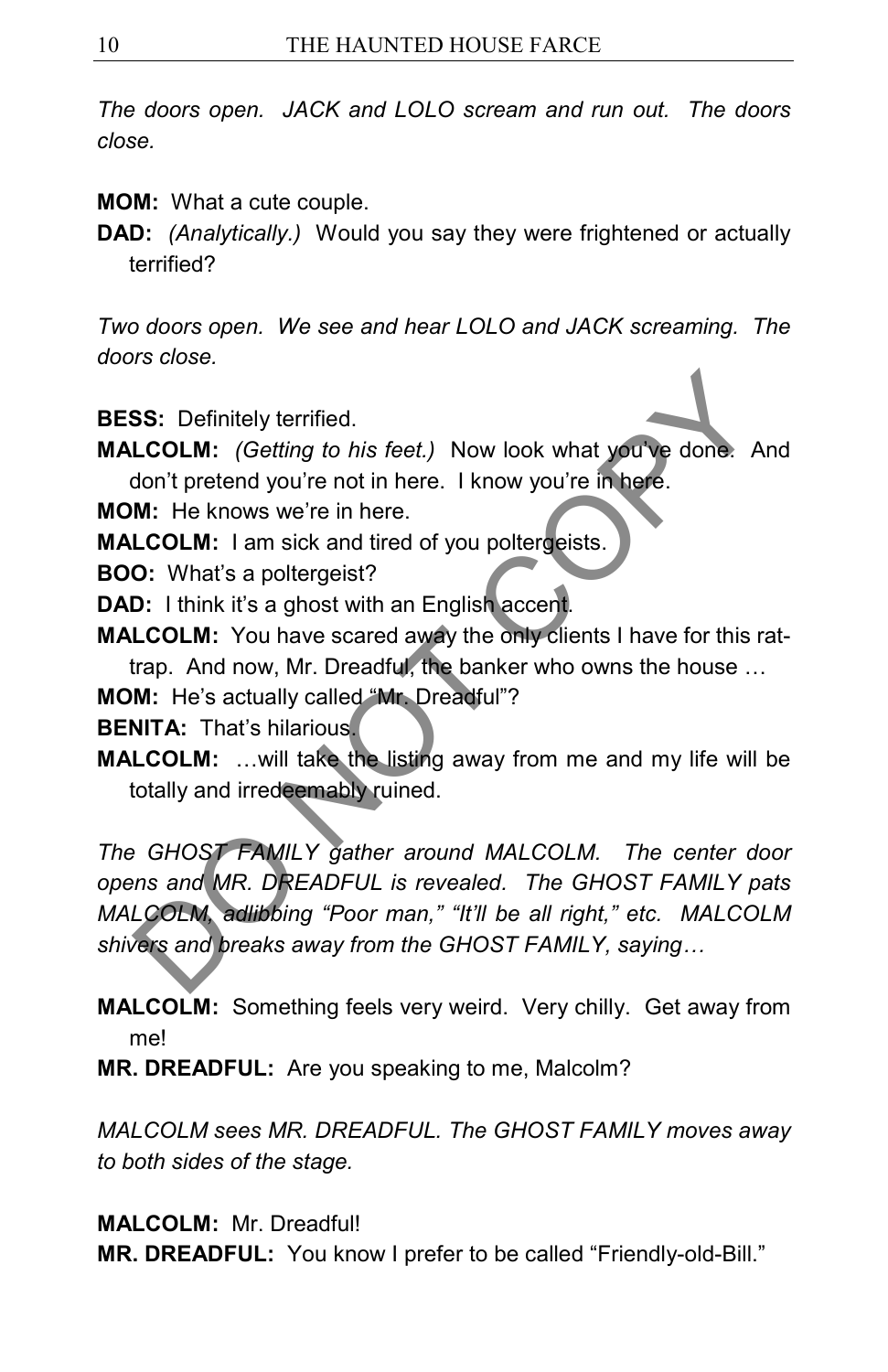*GHOST FAMILY breaks into raucous, silent laughter.*

- **MALCOLM:** I meant, "Friendly-old-Bill." "Friendly-old-Bill" is what I meant.
- **MR. DREADFUL:** *(Dreadfully.)* Say, "Hello, Friendly-old-Bill."

**MALCOLM:** Hello, Friendly-old-Bill.

- **MR. DREADFUL:** *(Coldly.)* Hello Malcolm. I assume you sold this old chestnut to that idiotic young couple.
- **MALCOLM:** Well, I…
- **MR. DREADFUL:** You did?

**MALCOLM:** Well, I…

- **MR. DREADFUL:** You didn't?
- **MALCOLM:** Well, I…
- **MR. DREADFUL:** Make up your tiny mind!
- **MALCOLM:** *(In a complete fuddle.)* Well, they really liked the… you know… and thought the "you-know" was terrific… and found the "you know" adorable but they need to, you know, think about it.
- **MR. DREADFUL:** There is no time to think about it, Malcolm, the economy marches on. It's either their money or my money and it better be my money! This house must be sold by midnight or, by contract, it becomes the property of a big developer who will develop a big development and won't need my bank's money to develop it! I'll be shut out, Malcolm––and that won't happen to Mr. Dreadful! Mr. Dreadful is a w-w-winner! LCOLM: Well, I...<br>
DREADFUL: You did?<br>
LCOLM: Well, I...<br>
DREADFUL: You didn't?<br>
LCOLM: Well, I...<br>
DREADFUL: Make up your tiny mind!<br>
LCOLM: (*In a complete fuddle.*) Well, they really liked the... .<br>
know... and thought
- **MALCOLM:** Well, you see, sir, there's a teeny-tiny itsy-bitsy microscopic problem.
- **MR. DREADFUL:** A teeny-tiny itsy-bitsy microscopic problem?

**MALCOLM:** The house is haunted, sir.

- **MR. DREADFUL:** Nonsense! No house has ever been haunted because there is no such thing as a ghost to haunt it.
- **DAD:** *(To CAL.)* Over here, Cal.
- *CAL joins DAD behind MR. DREADFUL.*
- **MR. DREADFUL:** Ghosts, Malcolm, simply do not exist. They are the pitiful imaginings of weak minds and a desperate attempt of those who can't make money to make their lives interesting and…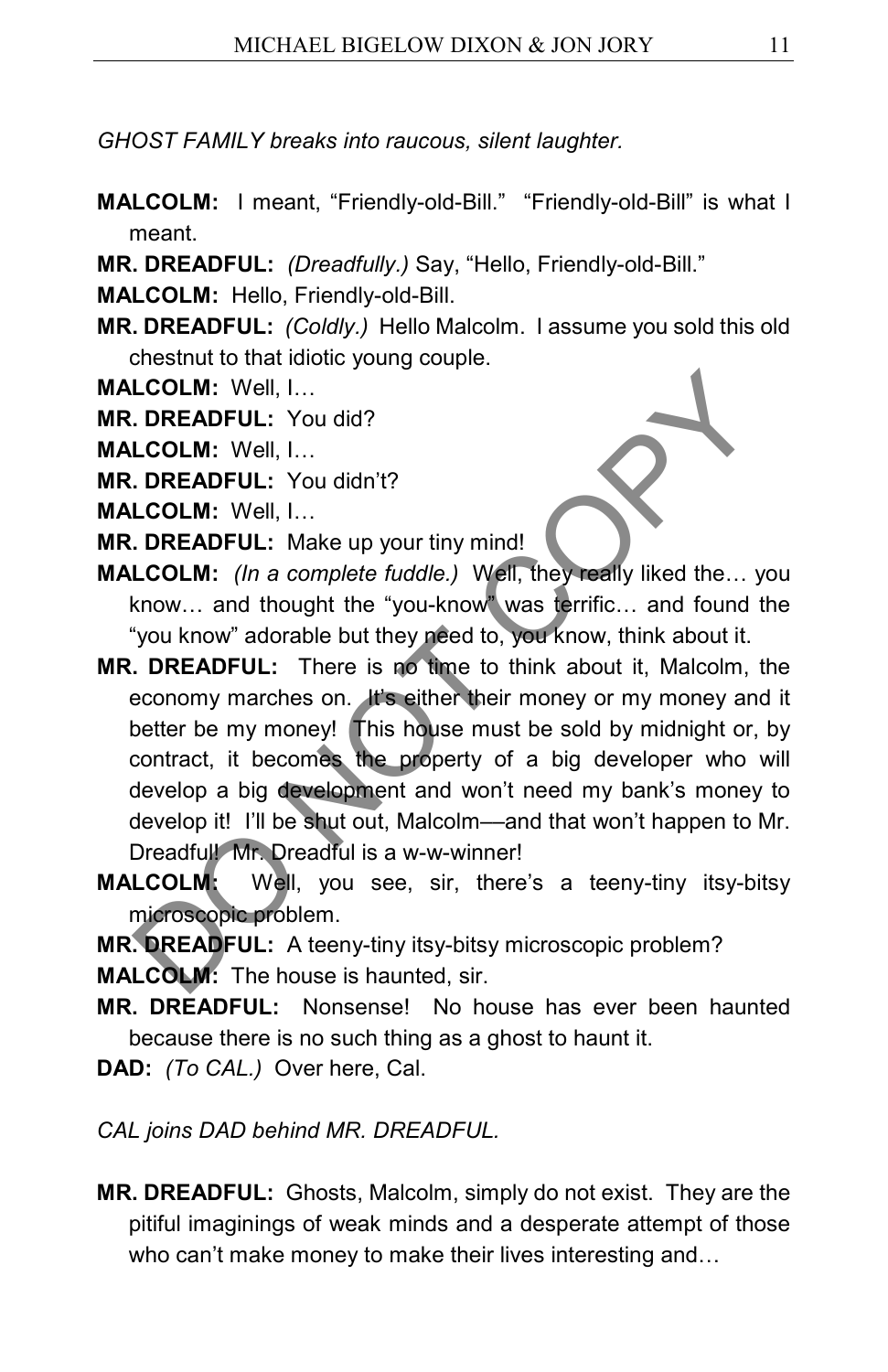*CAL and DAD pick up MR. DREADFUL so that he ends up sitting on their shoulders.*

- **MR. DREADFUL:** I seem to be floating in mid-air, Malcolm. Am I floating in mid-air?
- **MALCOLM:** You do seem to be floating in mid-air, sir.
- **MR. DREADFUL:** Well, that's just not possible. People don't float in mid-air, do they?
- **MALCOLM:** People don't ordinarily float, sir.

*CAL and DAD put MR. DREADFUL down.*

**DAD:** Thank you, Cal.

**CAL:** Call Lift whenever you need a lift, sir.

*DAD gives CAL a white five-dollar bill. Door opens. CAL exits. Door closes.*

**MR. DREADFUL:** Listen very carefully, Malcolm. Do not fail. You have till midnight. Fail and you will never work in real estate again. **MALCOLM:** Sir, the house is haunted.

**MR. DREADFUL:** Haunted? *(Laughs wildly.)* There's no such thing as haunted, Malcolm.

**MALCOLM:** But sir, you floated.

**MR. DREADFUL:** We agreed I didn't float. I don't float. I never float. Bankers don't float. Sell this rat-trap or you'll be found floating. Do not fail me! **Land DAD put MR. DREADFUL down.**<br> **Land DAD put MR. DREADFUL down.**<br> **D:** Thank you, Cal.<br> **L:** Call Lift whenever you need a lift, sir.<br>
D gives CAL a white five-dollar bill. **Door opens.** CAL exits. D<br>
ses.<br> **DREADFUL:**